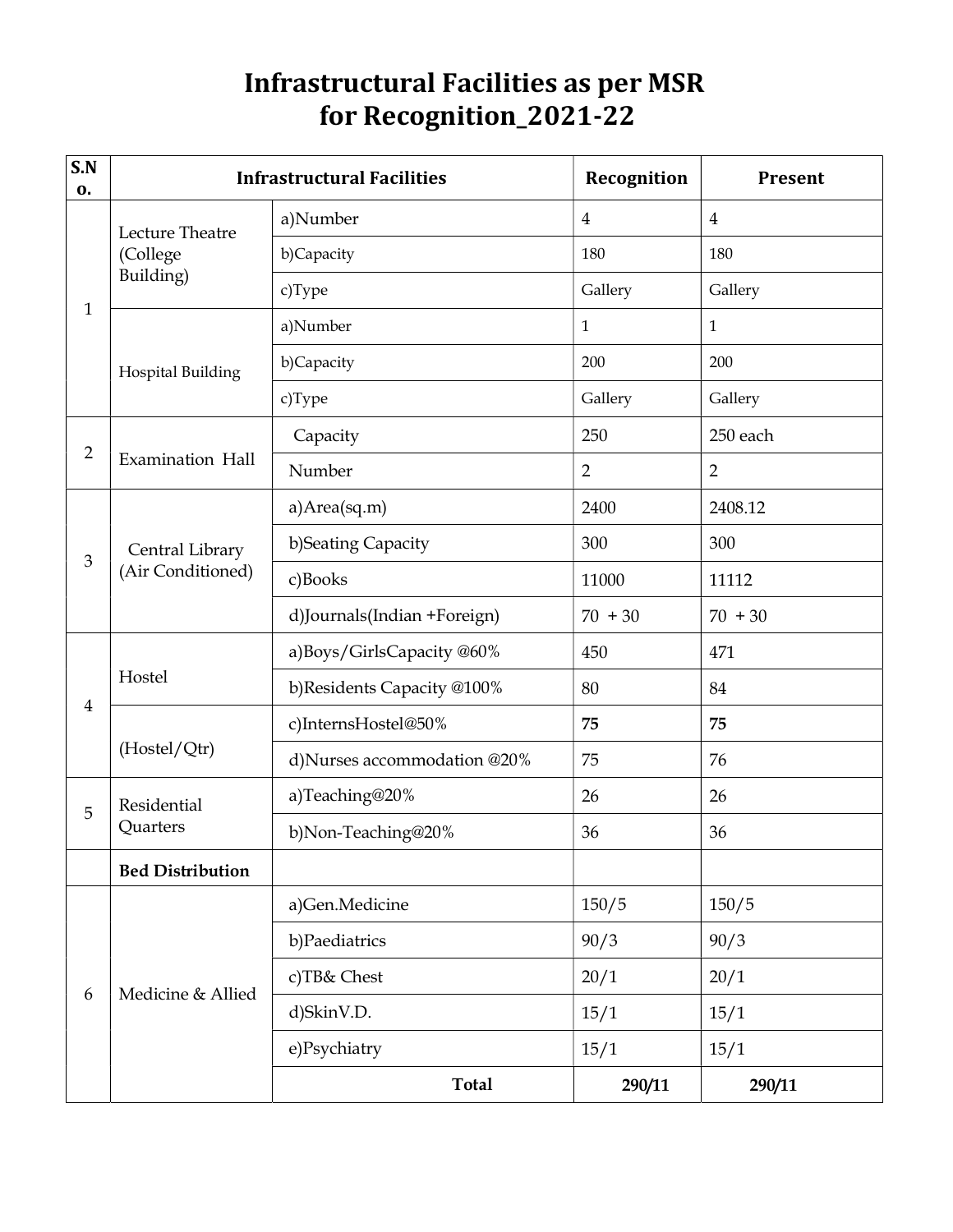| $\overline{7}$ | Surgery & Allied | a)Gen. Surgery                   | 150/5                       | 150/5                            |
|----------------|------------------|----------------------------------|-----------------------------|----------------------------------|
|                |                  | b)Orthopedics                    | 90/3                        | 90/3                             |
|                |                  | c)Ophthalmology                  | 15/1                        | 15/1                             |
|                |                  | d)ENT                            | 15/1                        | 15/1                             |
|                |                  | <b>Total</b>                     | 270/10                      | 270/10                           |
|                | <b>OBG</b>       | a)Obstetrics&ANC                 | 60/2                        | 60/2                             |
| 8              |                  | b)Gynecology                     | 30/1                        | 30/1                             |
|                |                  | <b>Total</b>                     | 90/3                        | 90/3                             |
|                |                  | GrandTotal                       | 650/24                      | 650/24                           |
| 9              | <b>OPD</b>       |                                  | 1200                        | $1200 +$                         |
| 10             | Bedoccupancy %   |                                  | 75%                         | 75%                              |
| 11             | OT & ICU         | a) Major OT                      | 9                           | 9                                |
|                |                  | b)Minor OT                       | $\overline{2}$              | $\overline{2}$                   |
|                |                  | c)ICCU                           | 5 beds                      | 5 beds                           |
|                |                  | ICU                              | 5 beds                      | 5 beds                           |
|                |                  | PICU/NICU                        | 5 beds                      | 5 beds                           |
|                |                  | <b>SICU</b>                      | 5 beds                      | 5 beds                           |
|                |                  | d)Casualty Beds                  | 25                          | 25                               |
|                | Radiology        | a)Static unit-300mA              | $\overline{2}$              | $\overline{2}$                   |
|                |                  | $-600mA$                         | $\overline{2}$<br>$2$ IITV+ | $\overline{2}$<br>$\overline{2}$ |
|                |                  | $-800mA$                         | Fluoroscopy                 |                                  |
|                |                  | b)Mobileunit-60 mA               | $\mathfrak z$               | 3                                |
| 12             |                  | $-100mA$                         | 3                           | $\mathfrak{Z}$                   |
|                |                  | c)USG(Color)                     | $\mathfrak{B}$              | 3                                |
|                |                  | d) CT Scan (Minimum -16Slice-    |                             | $\mathbf{1}$                     |
|                |                  | Spiral)                          | $\mathbf{1}$                |                                  |
| 13             |                  | Paramedical & Non-Teaching staff |                             | 187                              |
|                | Nursing Staff    | a) NursingSupdt.                 | $\mathbf{1}$                | $\mathbf{1}$                     |
|                |                  | b) Dy. Nursing Sudt.             | 5                           | 5                                |
|                |                  | c)Asstt.Dy.NursingSupdt.         | 12                          | 12                               |
| 14             |                  | d)Nursing sister                 | 45                          | 45                               |
|                |                  | e)StaffNurse                     | 309                         | 309                              |
|                |                  | <b>Total</b>                     | 372                         | 372                              |